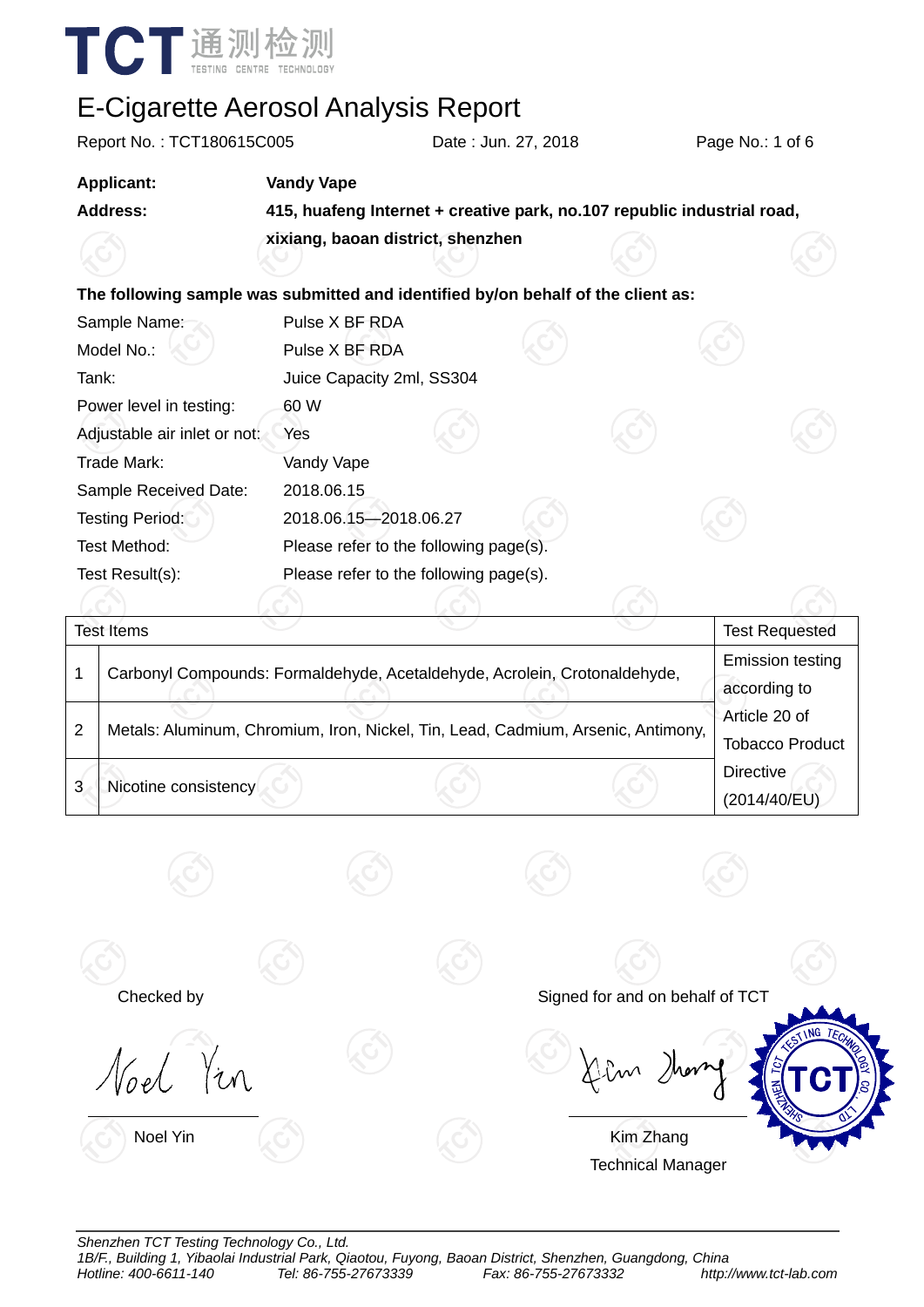

Report No.: TCT180615C005 Date : Jun. 27, 2018 Page No.: 2 of 6

#### **Test Results:**

Test Condition for test items except Nicotine consistency test:

With reference to the CORESTA RECOMMENDED METHOD Nº 81 method parameter and Afnor standardization XP D90-300-3, a smoke machine was used to collect the vapor.

| <b>Puff Duration</b>                  | $3.0s \pm 0.1s$      |  |  |
|---------------------------------------|----------------------|--|--|
| <b>Puff Volume</b>                    | 55mL±0.3mL           |  |  |
| <b>Puff Frequency</b>                 | $30s \pm 0.5s$       |  |  |
| Puff of Each Group                    | 20                   |  |  |
| Group Interval Time                   | 300s±120s            |  |  |
| <b>Maximum Flow</b>                   | $18.5mL/s\pm1.0mL/s$ |  |  |
| Pressure Drop                         | < 50hPa              |  |  |
| Group                                 | 5                    |  |  |
| <b>Total Number of Puff</b>           | 100                  |  |  |
| <b>Total Duration of Vaporization</b> | 300s                 |  |  |
|                                       |                      |  |  |

The temperature and relative humidity of the test atmosphere during machine preparation and testing were kept within the following limits: temperature ±2℃, relative humidity ±5%

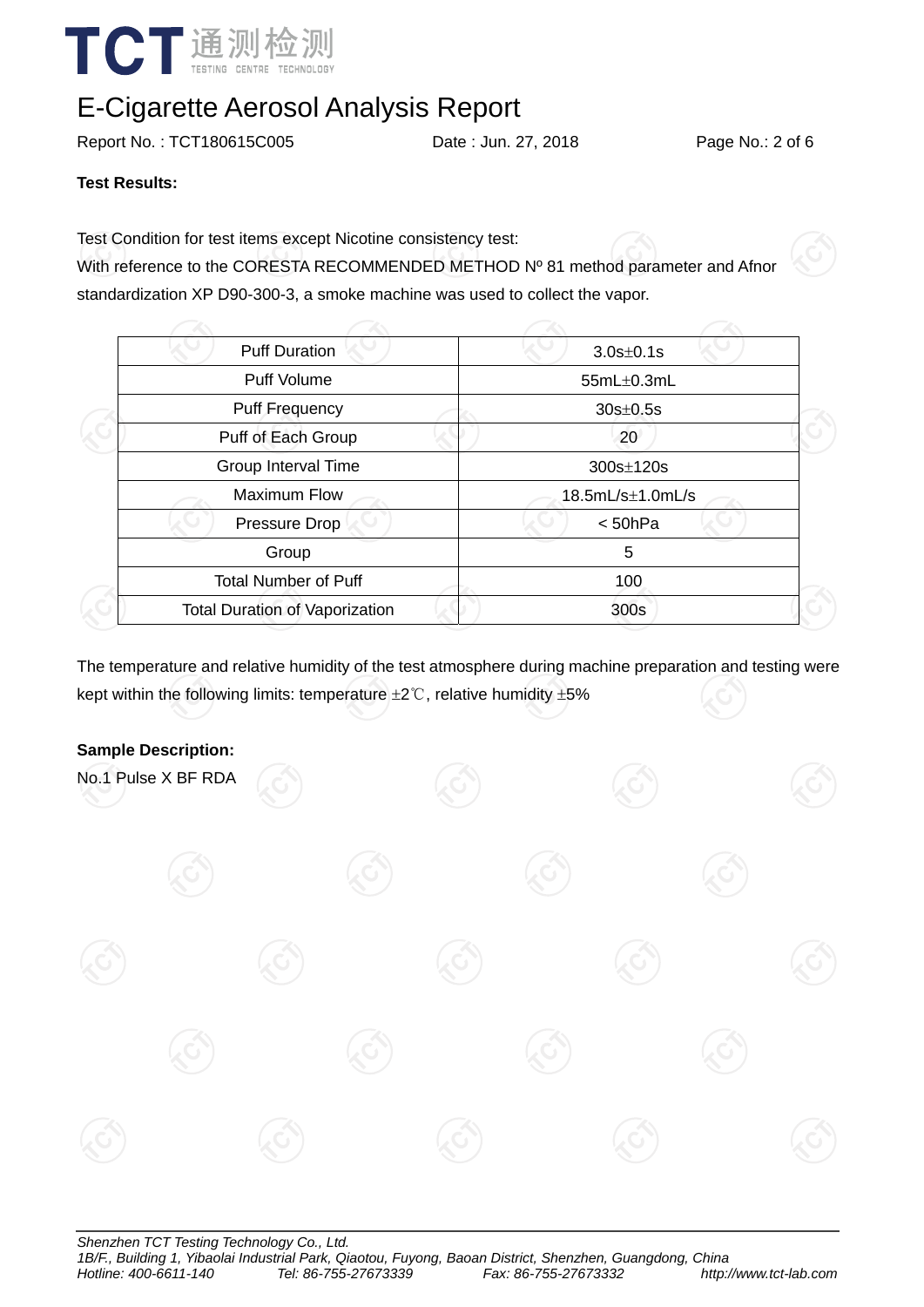

Report No.: TCT180615C005 Date : Jun. 27, 2018 Page No.: 3 of 6

### **1. Carbonyl Compounds Content(s)**

Method: The volatile aldehydes are extracted from the aerosol by bubbling each puff through an impactor containing an acidified aqueous solution of 2,4DNPH. The samples are analyzed by reverse phase highperformance liquid chromatography and determined using a UV detector.

| Test Item      | CAS No.   | Unit        | MDL   | LOQ            | Content(s) |  |  |
|----------------|-----------|-------------|-------|----------------|------------|--|--|
|                |           |             |       |                | No.1       |  |  |
| Formaldehyde   | $50-00-0$ | ug/100puffs | 0.667 | 2              | 16.0       |  |  |
| Acetaldehyde   | 75-07-0   | ug/100puffs | 0.667 | 2              | 14.4       |  |  |
| Acrolein       | 107-02-8  | ug/100puffs | 0.667 | 2              | <b>ND</b>  |  |  |
| Crotonaldehyde | 4170-30-3 | ug/100puffs | 0.667 | $\overline{2}$ | ND.        |  |  |

- Note: ug = Microgram
	- $ND = Not$  Detected (lower than MDL)
	- MDL = Method Detection Limit
	- $LOQ =$  Limit of Quantitation
	- E-Liquid Used: E-liquid B (AFNOR XP D90-300-3)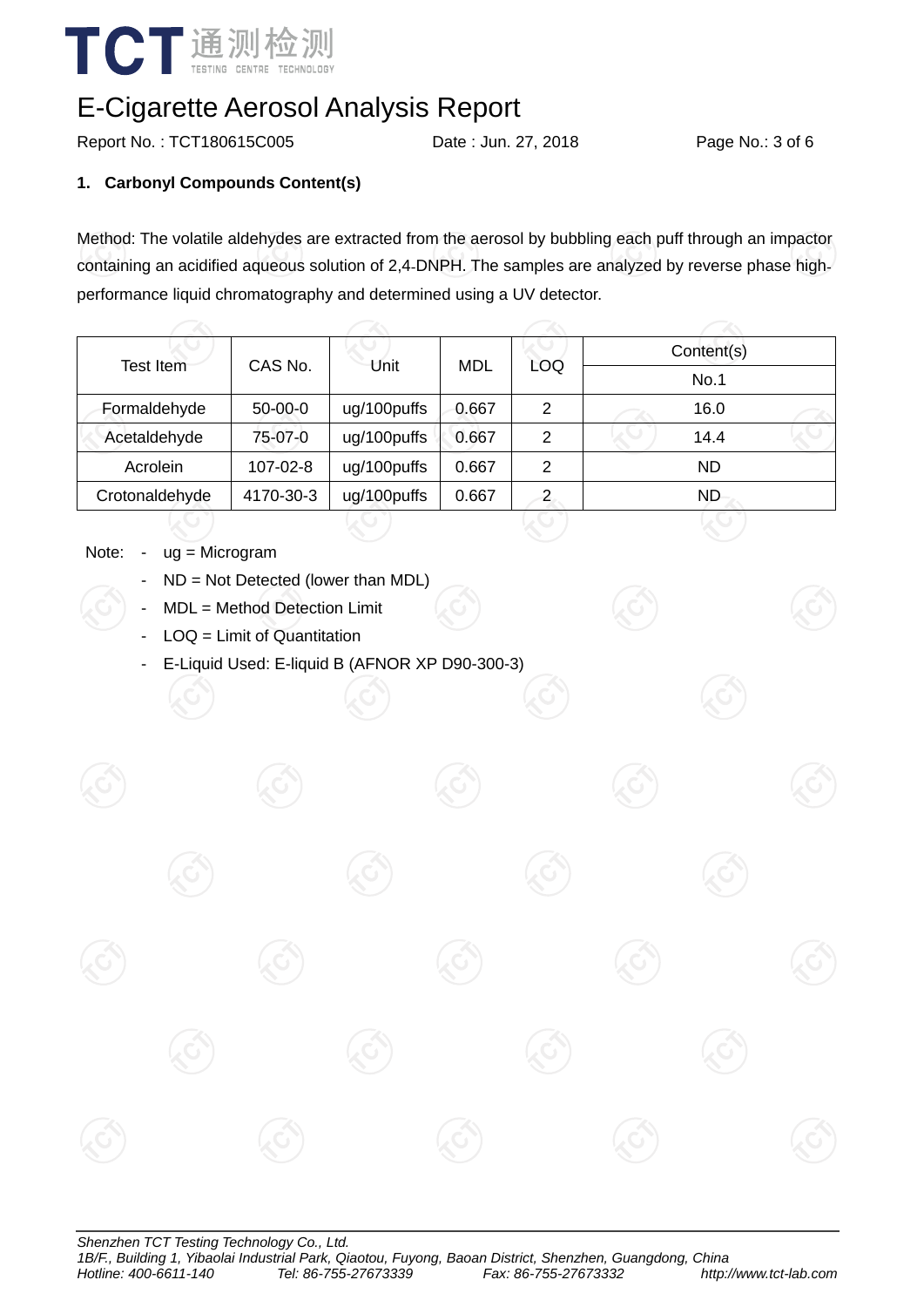

Report No.: TCT180615C005 Date : Jun. 27, 2018 Page No.: 4 of 6

### **2. Metals Content(s)**

Method: The vapor was passed through a dry-ice cooled impinger containing glass packing beads and quartz wool. After smoking the impinger was extracted with 5% nitric acid and filtered through quartz wool. An aliquot of the resulting solution was submitted for analysis by ICP-OES.

|              |                 |             |            |            | Content(s) |  |  |
|--------------|-----------------|-------------|------------|------------|------------|--|--|
| Test Item    | CAS No.<br>Unit |             | <b>MDL</b> | <b>LOQ</b> | No.1       |  |  |
| Aluminum(Al) | 7429-90-5       | ug/100puffs | 0.025      | 0.25       | <b>ND</b>  |  |  |
| Chromium(Cr) | 7440-47-3       | ug/100puffs | 0.005      | 0.05       | <b>ND</b>  |  |  |
| Iron(Fe)     | 7439-89-6       | ug/100puffs | 0.005      | 0.05       | <b>ND</b>  |  |  |
| Nickel(Ni)   | 7440-02-0       | ug/100puffs | 0.025      | 0.25       | <b>ND</b>  |  |  |
| Tin(Sn)      | 7440-31-5       | ug/100puffs | 0.25       | 2.5        | <b>ND</b>  |  |  |
| Lead(Pb)     | 7439-92-1       | ug/100puffs | 0.025      | 0.25       | <b>ND</b>  |  |  |
| Cadmium(Cd)  | 7440-43-9       | ug/100puffs | 0.005      | 0.05       | <b>ND</b>  |  |  |
| Arsenic(As)  | 7440-38-2       | ug/100puffs | 0.025      | 0.25       | <b>ND</b>  |  |  |
| Antimony(Sb) | 7440-36-0       | ug/100puffs | 0.025      | 0.25       | <b>ND</b>  |  |  |

Note: - ug = Microgram

- ND = Not Detected (lower than MDL)
- MDL = Method Detection Limit
- $LOQ =$  Limit of Quantitation
- E-Liquid Used: E-liquid B (AFNOR XP D90-300-3)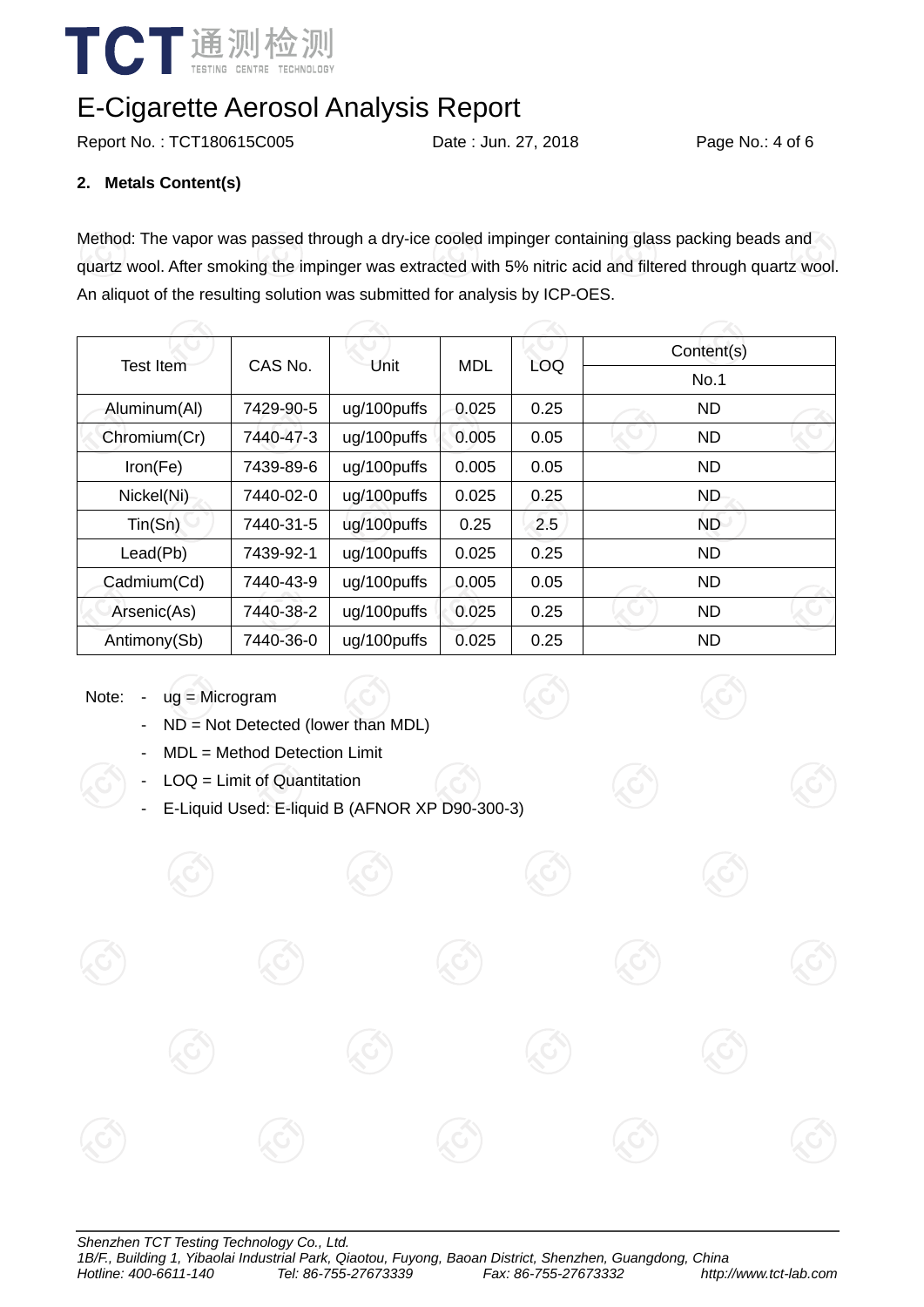

Report No.: TCT180615C005 Date: Jun. 27, 2018 Page No.: 5 of 6

#### **3. Nicotine Consistency Test**

Test Condition: With reference to the CORESTA RECOMMENDED METHOD Nº 81 method parameter and Afnor standardization XP D90-300-3, a smoke machine was used to collect the vapor.

| <b>Puff Duration</b> | $3.0s \pm 0.1s$      |  |  |  |
|----------------------|----------------------|--|--|--|
| Puff Volume          | $55mL\pm0.3mL$       |  |  |  |
| Puff of Each Group   | 20                   |  |  |  |
| <b>Maximum Flow</b>  | $18.5mL/s\pm1.0mL/s$ |  |  |  |
| Pressure Drop        | < 50hPa              |  |  |  |

The temperature and relative humidity of the test atmosphere during machine preparation and testing were kept within the following limits: temperature  $\pm 2^{\circ}$ C, relative humidity  $\pm 5\%$ 

Method: A reference liquid was prepared. A pharmaceutical nicotine inhaler was used as a comparator. Products were attached to a smoke machine, and the aerosol was collected in Cambridge filter pads. After trapping and solvent extraction, solution was analyzed by GC-MS and nicotine was dosed by comparing the areas obtained on the MS detector with those of standard solutions prepared in the laboratory under concentration conditions surrounding those of the samples.

|              | Nicotine(CAS No.:54-11-5) Contents(mg/20Puffs) |         |          |         |          |            | Total         |
|--------------|------------------------------------------------|---------|----------|---------|----------|------------|---------------|
| Sample No.   | Group 1*                                       | Group 2 | Group 3* | Group 4 | Group 5* | <b>AVG</b> | (mg/100puffs) |
| No.1         | 1.27                                           | 1.25    | 1.23     | 1.25    | 1.23     | 1.24       | 6.23          |
| Deviation(%) | 2.0                                            | ۰       | 1.3      |         | 1.3      |            |               |
|              |                                                |         |          |         |          |            |               |

#### Note: - mg = milligram

- $ND = Not$  Detected (lower than MDL)
- $MDL = Method$  Detection Limit =  $0.01$ mg/20Puffs
- $LOQ =$  Limit of Quantitation = 0.1mg/20Puffs
- $1$ group =  $20$ puffs
- \* Values used for determination of consistency of nicotine emission
- E-Liquid Used: E-liquid A (AFNOR XP D90-300-3)
- Under the conditions of the test and with reference to AFNOR XP D90-300-3, the electronic cigarette delivers a dose of nicotine at consistent levels.